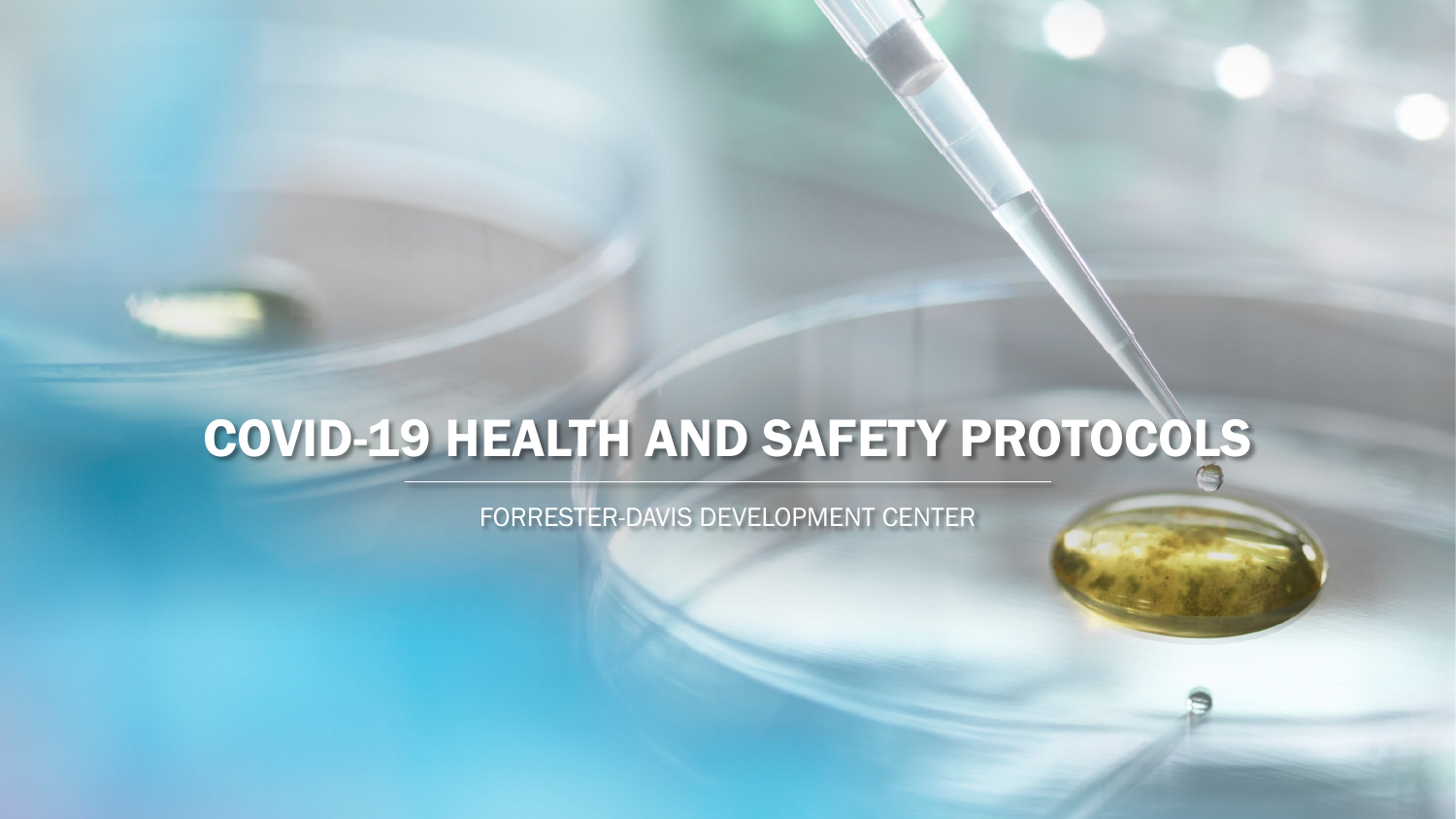## SAFETY PROTOCOLS

- **Transportation- Car/Bus riders**
- **Parent/Guardian Notice**
- **Ratios**
- **Disinfecting/Handwashing**
- Clothing/Masks
- Sick children

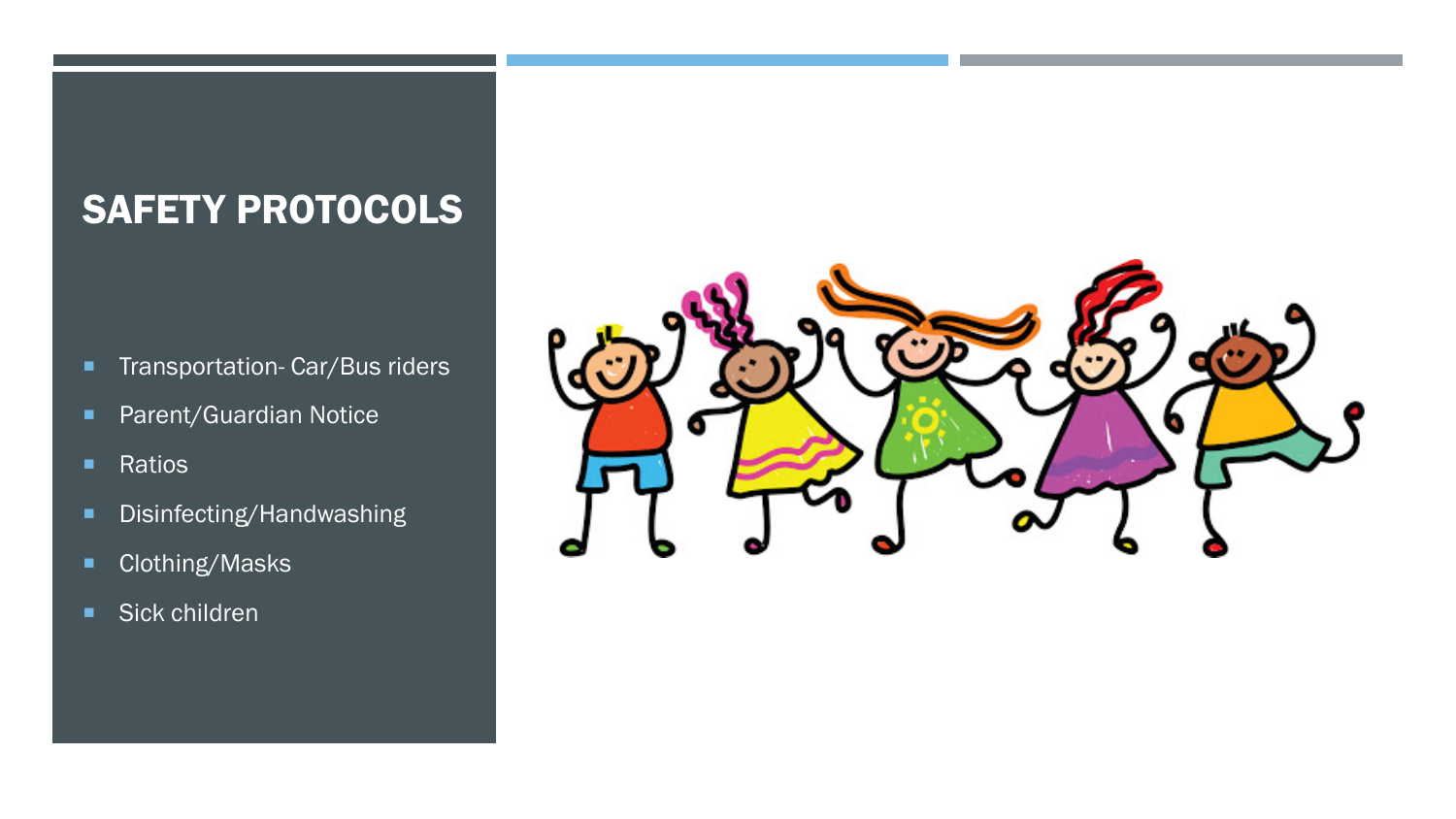## FACILITY ENTRY- CAR RIDERS

- Cars riders will need to be screened before entry into the building. There will be a tent set up by the wooden gate between building 1 and 2 and a line will form down the sidewalk of building one with people standing 6 feet apart. There will be laminated yellow arrows by building one and you will need to follow them to tent for screening. Please allow only ONE parent/guardian to be in the line with child to cut down on crowding.
- Child will go to the screening table, where a staff member will check the child's temperature (with an infrared thermometer) and asked questions on the questionnaire.
- If the child's temperature is 100.4 or higher or answers yes to any of the screening questions, they will go back to their car and will need a doctor's note to return to school.
- If the child answered no and has a temperature less than 100.4, they will use hand sanitizer before entering the building. A staff member will be waiting to take the child to their appropriate classroom from the screening tent.

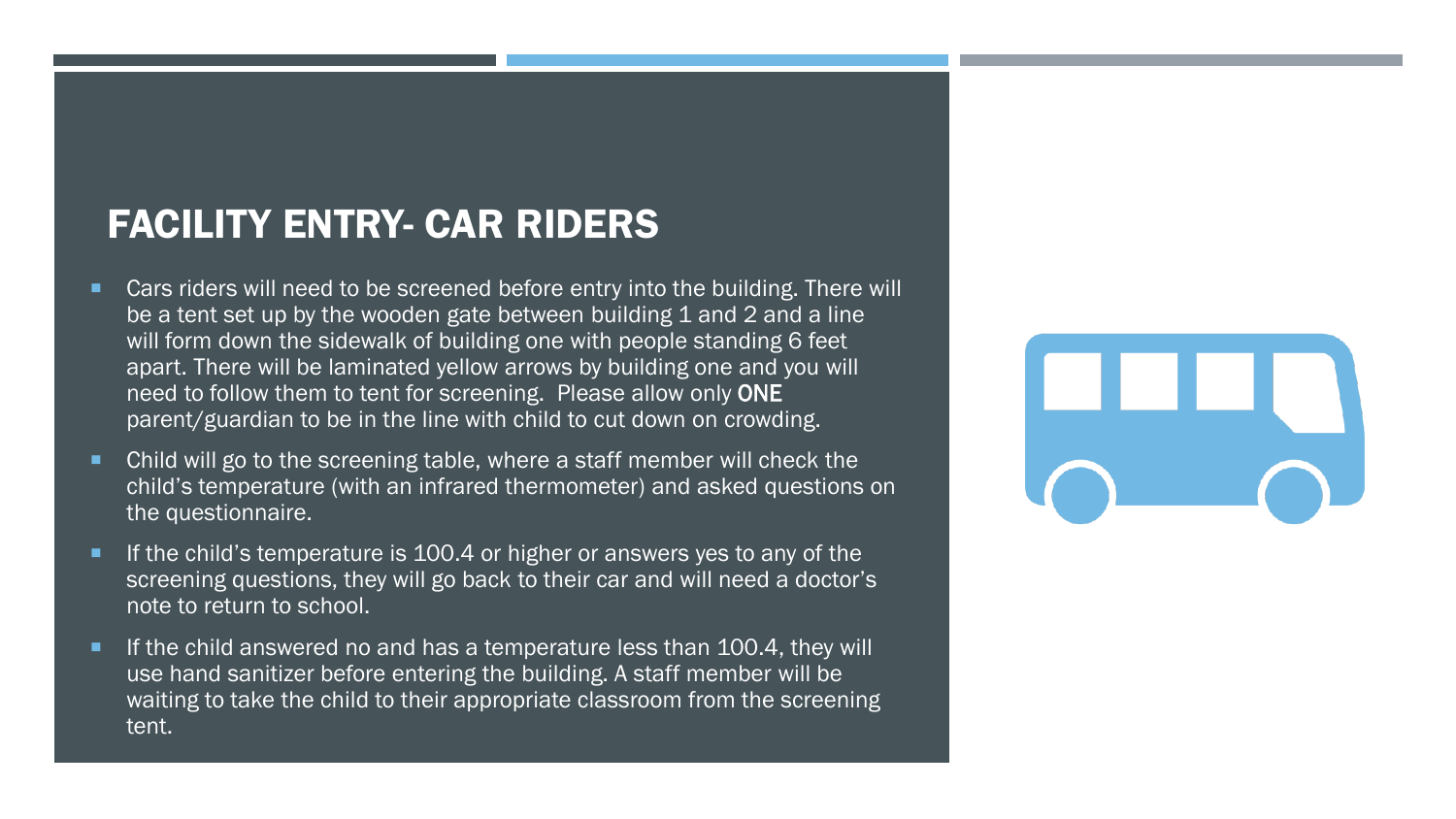## FACILITY ENTRY- BUS RIDERS

- A staff member will be on the bus along with the bus driver. This staff member will meet parent at the bus door and will check the child's/client's temperature (with an infrared thermometer) and asked questions on the questionnaire.
- If the child's/client's temperature is 100.4 or higher or answers yes to any of the screening questions, they will not be permitted on the bus and will need a doctor's note to return to school.
- If the child/client answered no and has a temperature less than 100.4, they will use hand sanitizer before entering the bus. A staff member will be waiting to take the child to their appropriate seat and secure them. Parents will not be permitted onto the bus at this time.
- Everyone except children 2 & under will be required to wear a mask while on the bus

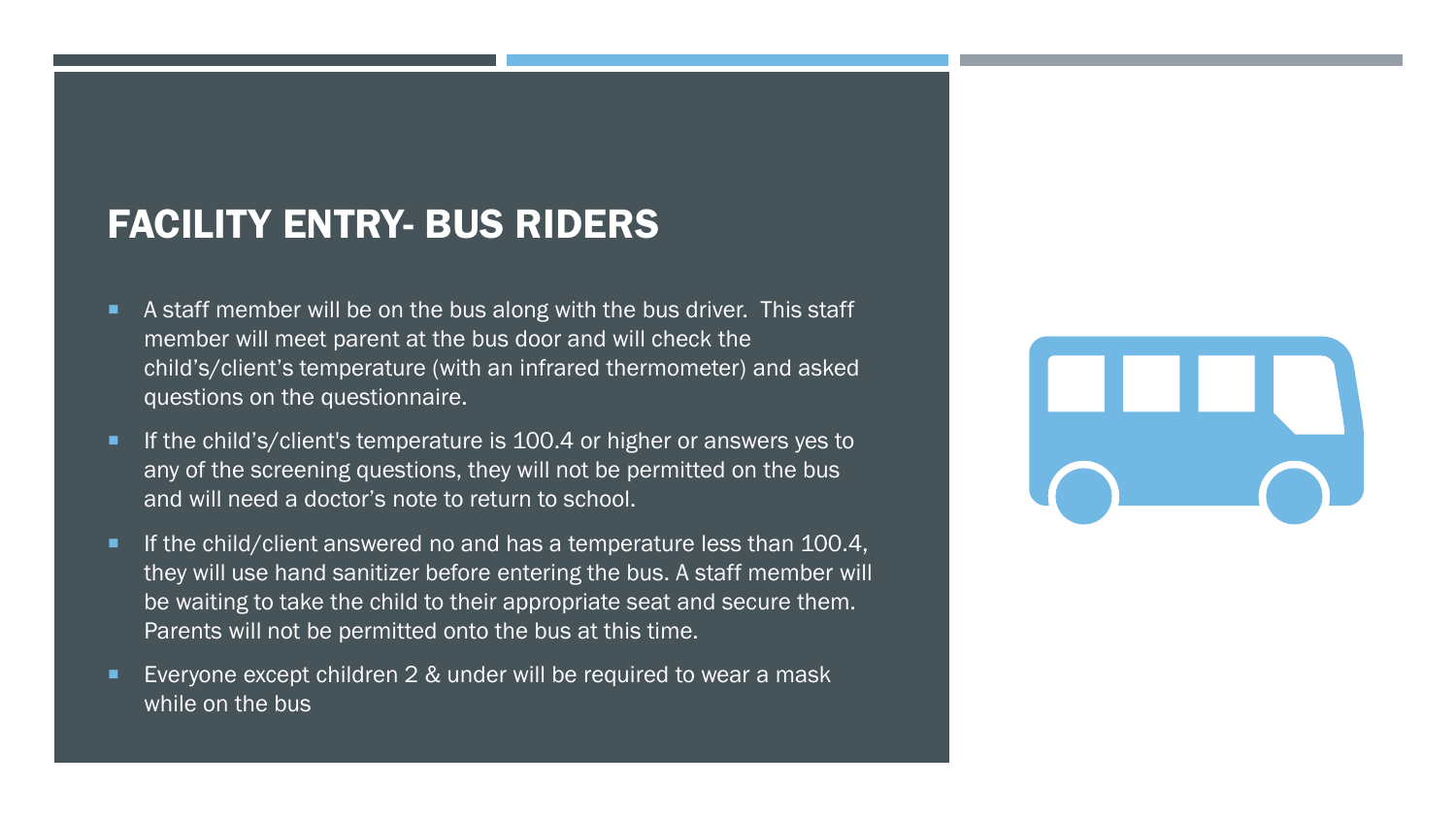## PARENT/GUARDIAN NOTICE

If you will be bringing your child in late, you will need to call first so that the nurse can meet you at the front entrance of building one and screen child. Parents will not be permitted past the glass security doors in either building. Your child will be walked to their classroom by staff and brought out to you by staff if you are picking them up early. Our number is 754-6210.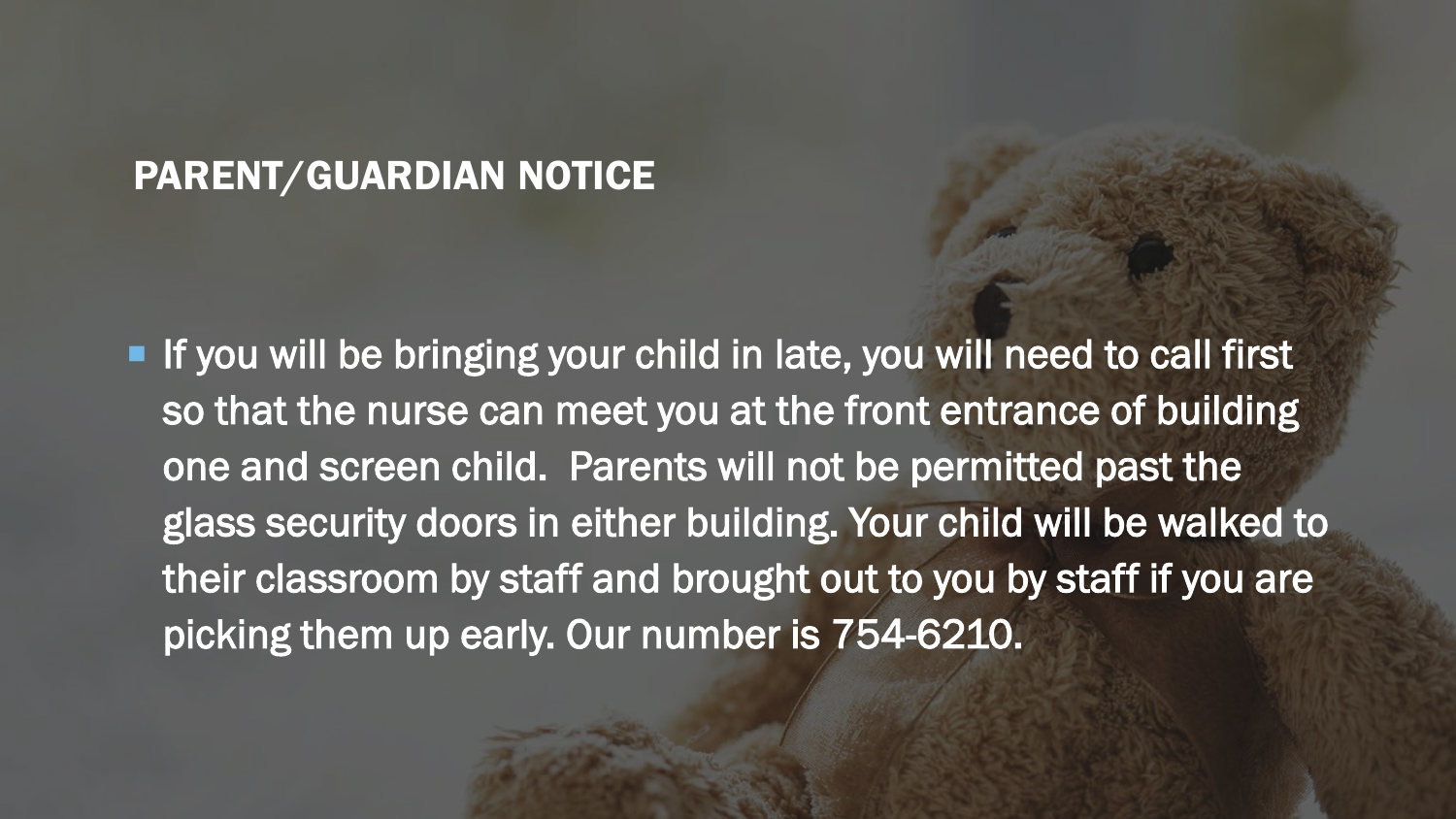#### The following staff to child ratios will be followed:

6 weeks to 18 months- 1:4

18 months to 36 months- 1:5 36 Months and up- 1:7

Children will be grouped into small groups of less than 10 and will remain with that group 6 feet away from other groups until further notice. They will have the same teacher everyday and will remain in their assigned classrooms except to go to therapy or to go to the playground.

# RATIOS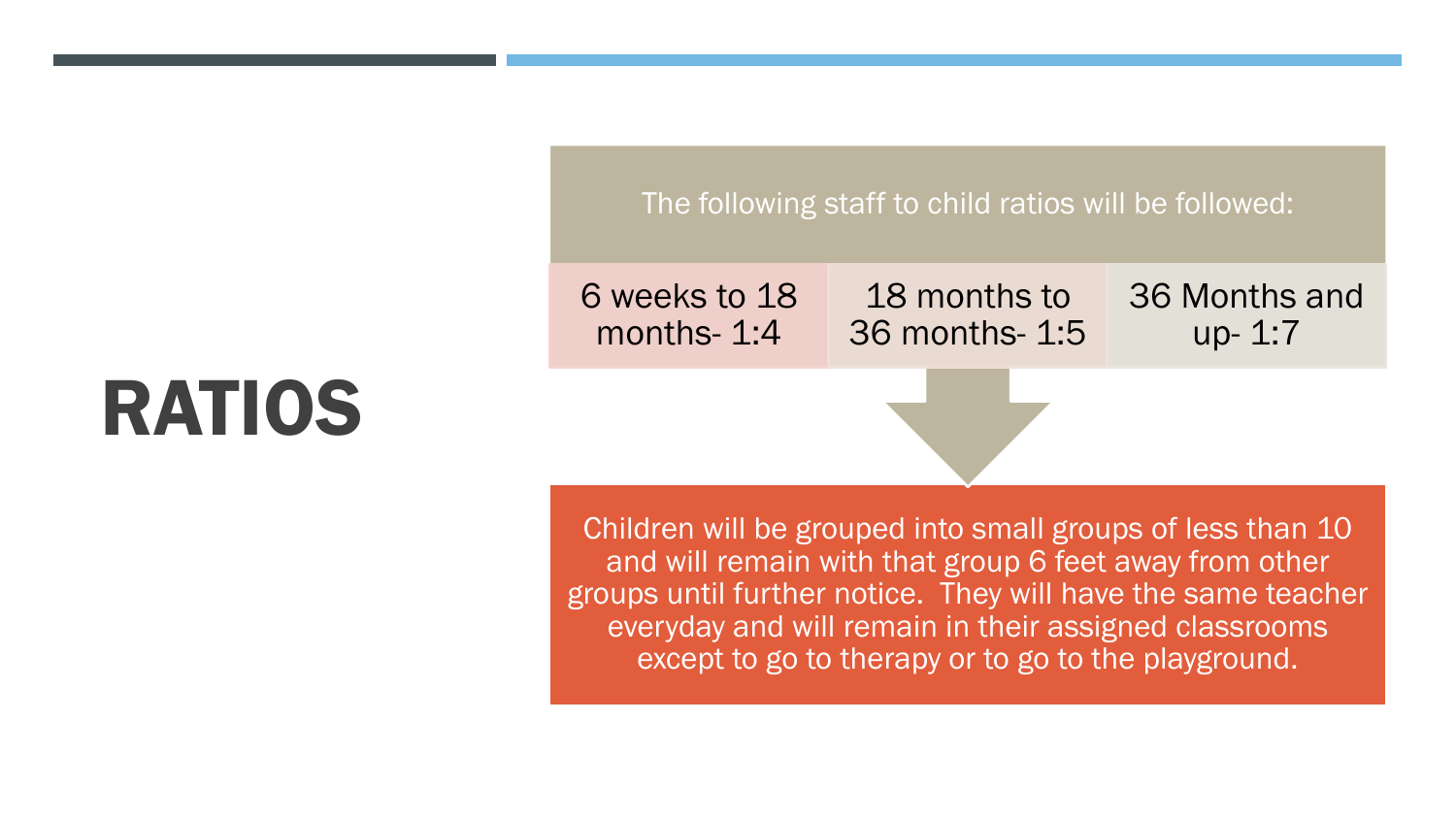

Toys will not be shared between classrooms or groups within a classroom



Toys will be thoroughly sanitized at the end of each day or when visibly dirty in a bleach/water solution



Bleach/ Water solutions are made fresh each morning and distributed to each classroom and therapy room in a squirt bottle. All surfaces are to be wiped down and disinfected frequently as contamination is noted and before and after meals or snacks.

Hand washing/using sanitizer will be done upon entering classroom, after using the restroom, after coughing/sneezing, before morning snack, after playground, before lunch, before afternoon snack, and before going home for the day. Hand sanitizer is okay to use except before eating, after toileting, or when hands are visibly dirty.

Each group of children will have an allotted amount of playground time so that they don't mix with another group. Playground equipment/ toys will be sanitized after each group is done with their allotted time before the next group will go out.

## DISINFECTING/ HANDWASHING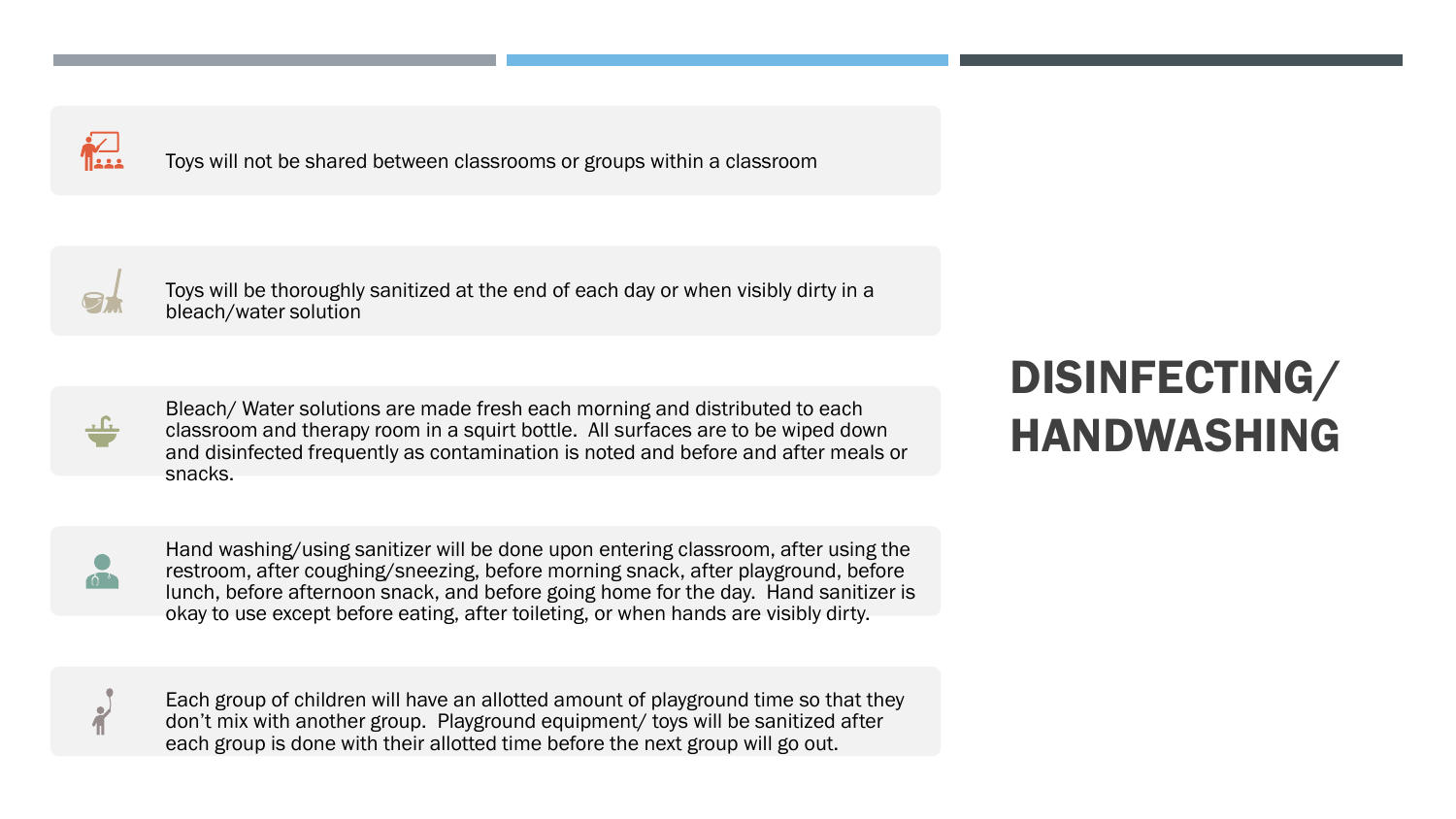## CLOTHING/MASKS

- Staff are to wear clean clothing, including jackets that have NOT been worn anywhere else.
- Staff will use a clean cloth burp rag for each child/infantwhen holding child up against body. (examples: feeding bottles, burping, comforting an upset child)
- Staff are always to wear cloth face coverings. This can be either the masks provided by the center or one from home. The masks provided by the center are either disposable or cloth. Cloth masks are to be washed EVERY day whether they be provided by the center or one from employee's home.
- **Children are not expected to wear masks at this time.**